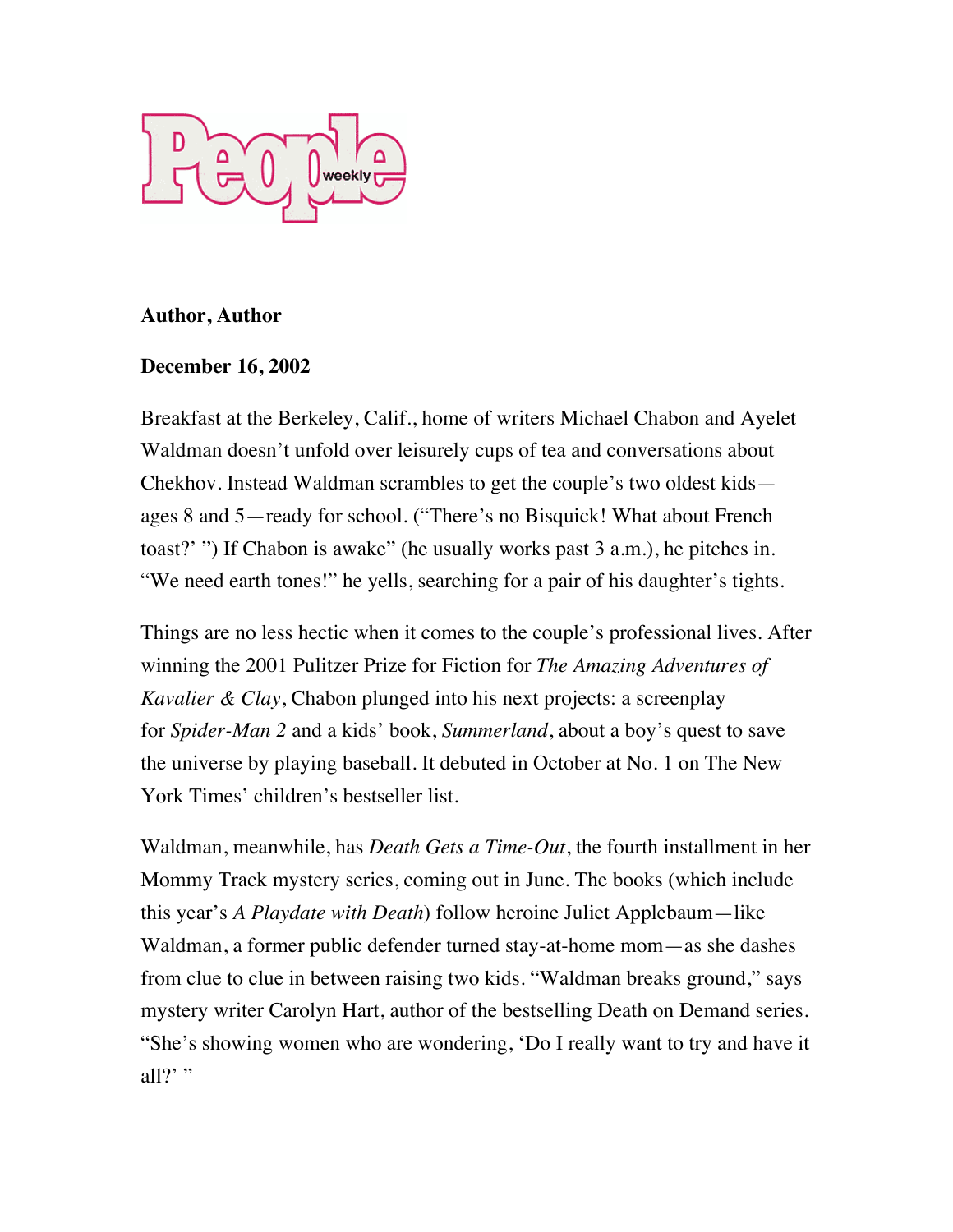Chabon, 39, and Waldman, 38, certainly seem to have struck the right balance. After getting Sophie and Ezekiel to school, Waldman turns over Ida-Rose, 18 months, to a babysitter so she can spend at least three hours writing. Chabon starts daddy duty around 1 p.m. and later cooks the family dinner. "They're very fortunate," says Waldman's mother, Ricki, "that they can construct their lives so they spend a lot of time with their kids."

The couple even manage to make time for each other, meeting weekdays at 12:30 p.m. to review their works in progress. Chabon line-edits Waldman, who began writing six years ago with his encouragement. She, in turn, offers him advice about character and plot. "Oh, for the days I was shy and retiring!" says Waldman, who was once too intimidated by her husband's oeuvre, which includes the bestselling *The Mysteries of Pittsburgh*, to speak up. But Chabon is grateful his wife has found her voice. "I've gotten to the point," he says, "where I completely depend on her reactions."

Married since 1993 after meeting on a blind date, the couple always assumed Waldman would be the family breadwinner. The older of two children brought up mostly in Ridgewood, N.J., by retired fund-raiser Leonard, 77, and hospital administrator Ricki, 62, Waldman graduated from Harvard Law School in 1991. If she worked, the couple reasoned, Chabon (who got a master's degree from the University of California, Irvine, in creative writing and is the older of two sons raised in Columbia, Md., by pediatrician Robert, 64, and lawyer Sharon, 60) could avoid what Waldman calls "provider anxiety."

But with the arrival of Sophie in 1994, Waldman, then a Los Angeles public defender, began reevaluating her choices. "I'd run back from seeing clients in jail," Waldman says, "to pump breast milk before a court appearance." The next year she quit her job and soon after started writing. Despite her success, she says she feels no competition with her spouse: "It would be silly. He's someone people will be buying in 300 years." Still, she adds, it would be "awesome to make more money than he. It would take a lot of pressure off